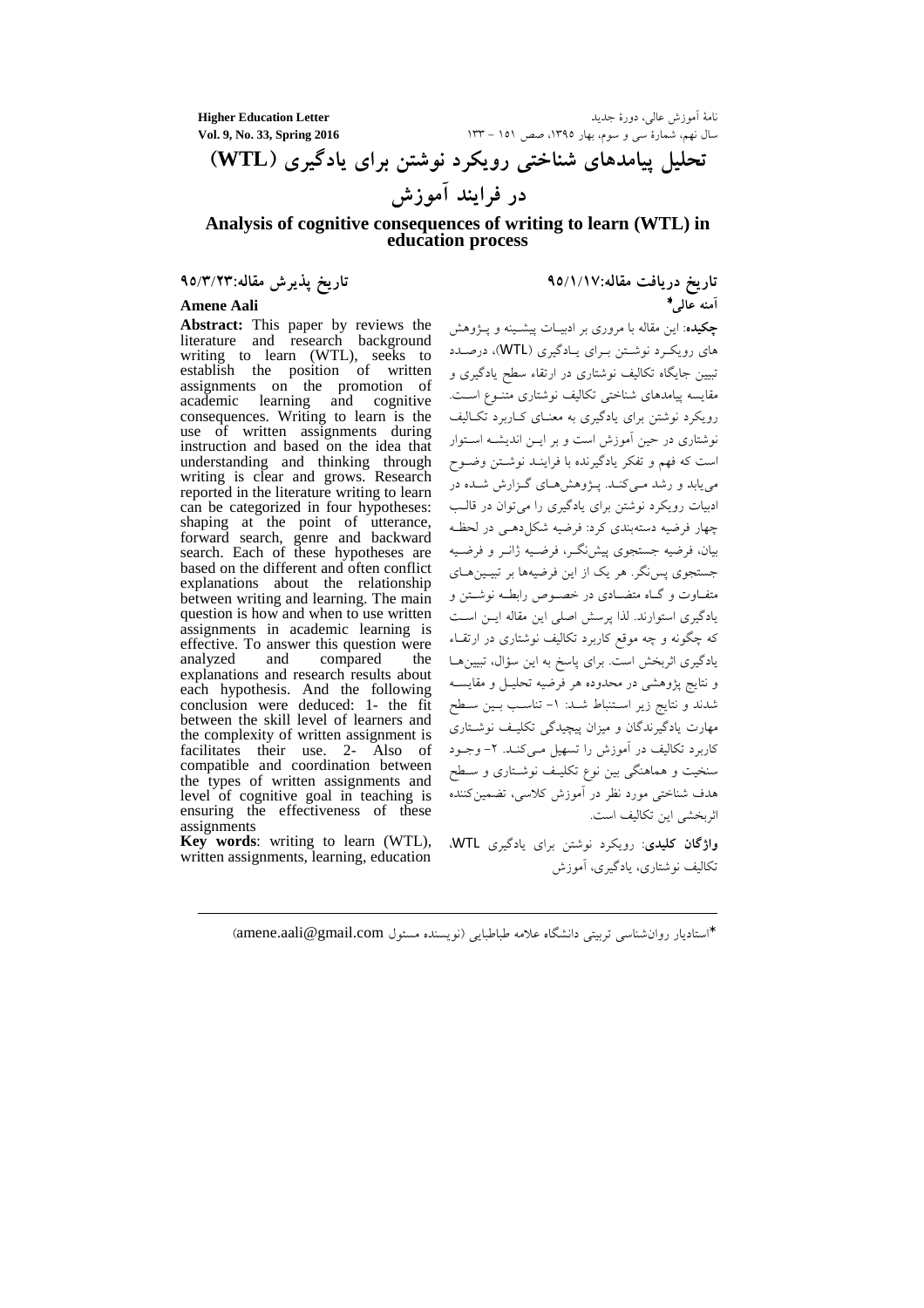مقدمه

نوشتن از مطلوبترین و پیچیدهترین فعالیتهای آموزشی است که می تواند به توسعه تفكر و ساخت دانش جديد منجر شود. پذيرش نوشتن بهعنوان ابزار ارتباط سهل است اما چگونه نوشتن می تواند ابزاری برای رشد تفکر و یادگیری محسوب شه د؟

ویگوتسکی ٔ (۱۹۶۲، ترجمه قاسمزاده، ۱۳۶۵) در توصیف فرایند رشد زبان از سه نوع گفتار نام می برد: گفتار اجتماعی برای کنترل رفتار دیگران، گفتار خصوصی برای کنترل رفتار خود و گفتار درونی یا با خود سخن گفتن که تفکر و رفتار را جهت می دهد. به استدلال وی، زبان نوشتاری با گفتار درونی (فکر کردن با کلمات) همریختی دارد؛ از یکسو نوشتار، محصول گفتار درونی است و از سوی دیگر واسطه رشد أن و در نتیجه رشد تفکر است. نوشتار تفضیلیترین نوع گفتار است و چون هيچ يشتوانه موقعيتي و بياني در كار نوشتار وجود ندارد، يعني لحن صدا و اطلاعات درباره مخاطب نقشی در نوشتار ندارد، شکل پیچیدهای به خود می گیرد و نیاز به آمادهسازی و کاربرد دقیقتر کلمات دارد و پیامد این آمادگی ذهنی توسعه گفتار درونی و تفکر است. از این چشمانداز، نوشتن فقط ابزار ارتباط نیست، بلکه ابزار یادگیری است؛ زیرا بنا بر استدلال ویگوتسکی، لوریا<sup>۲</sup> و برونر<sup>۳</sup>، کارکردهای شناخت<sub>ی</sub> مثل تحلیل و ترکیب فقط با سیستم حمایتی زبانی بهویژه زبان نوشتاری رشد کامل تری خواهند داشت. بر این اساس، امیگ<sup>،</sup> (۱۹۷۷) نوشتن را روش منحصر به فرد یادگیری معرفی کرد و اذعان داشت که بین سیستمهای نشانه، نوشتن قدرت منحصر به فردی در توانمندسازی افراد برای ساخت معنا دارد.

به دنبال مطرح شدن ايده نوشتن بهعنوان ابزاري براي ساخت فعال دانش، موج تازهای از نظریه و پژوهش زیر عنوان رویکرد نوشتن برای یادگیری (WTL°) به وجود آمد. سؤال اصلی در این پژوهشهای تربیتی این بود که آیا به واقع نوشتن به یادگیری کمک میکند؟ برای پاسخ به این سؤال، مطالعاتی انجام گرفت که شعار اصلی أنها جاسازی تکالیف نوشتاری در سرتاسر برنامه درسی بود (اسماگرینسکی<sup>۹</sup>، ١٩٩٥). در اين برنامهها تكاليف نوشتاري مانند خلاصهنويسي، حاشيهنويسي،

- $1. Vygotsky$
- $2$ . Luria
- $3$ . Bruner
- $4.$  Emig
- <sup>5</sup>. Writing To Learn
- <sup>6</sup>. Smagorinsky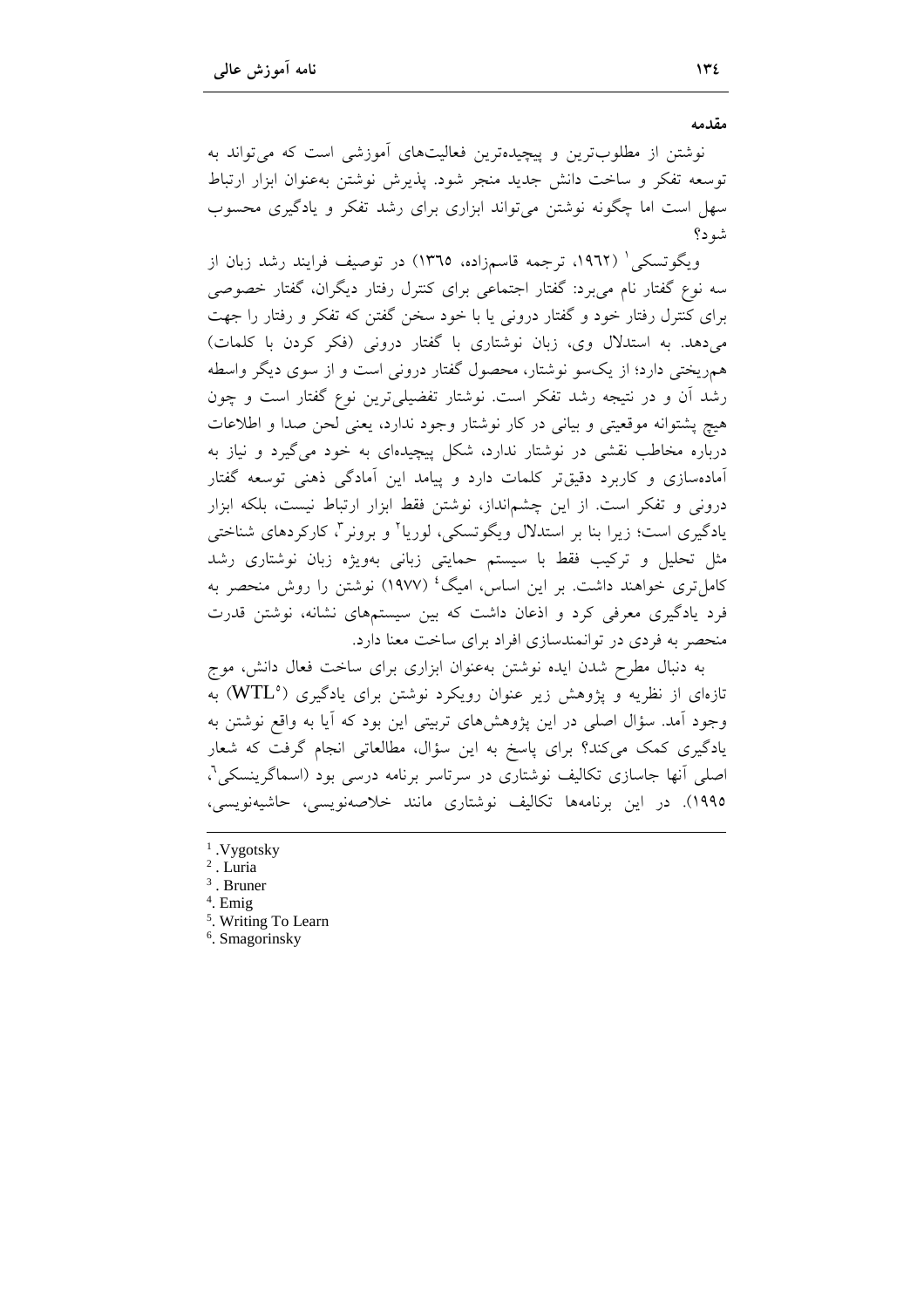یادداشتبرداری و نوشتار روزنامهای در فرایند تدریس کلاسی به کار گرفته شد؛ اما انتشار گزارشهای حاصل از چند فراتحلیل بر پژوهشهای WTL بعد از ۱۹۹۰، فرضیه وجود ارتباط علی و ساده بین نوشتن و یادگیری را به چالش کشید. چنانکه گزارش آکرمن ' (۱۹۹۳) نشان داد، این یژوهشها همیشه نتایج مثبت و معنیداری به بار نیاوردهاند. بنابر این، بهرهمندی هرچه مطلوبتر از رهنمودهای آموزشی این رویکرد مستلزم پاسخ به این مسئله است که چگونه و چه موقع نوشتن به یادگیری کمک میکند؟ در ادامه با مروری بر تاریخچه این رویکرد و دستهبندی و مقایسه پژوهشها، سعی شده با وضوح بخشیدن به ارتباط نوع تکلیف نوشتاری و هدف شناختی مورد نظر در یادگیری، به این سؤال پاسخ داده شود.

مباني نظري و يژوهشي

توجه به نقش نوشتن در یادگیری و تفکر، ریشه در آثار منتشر شده دهه ۱۹۷۰ دارد. در سال ۱۹۶۲ سمیناری با حضور محققان زبان انگلیسی ایالات متحده و انگلستان برگزار شد. این سمینار راهی برای پذیرش مثبت شیوه متمایزی در آموزش زبان فراهم کرد که در آثار بریتون<sup>۲</sup> معرفی شده بود (بازرمن و همکاران<sup>۳</sup>، ۲۰۰۵). بریتون در گزارش معروف به گزارش بولاک ٔ، از رویکردی یکپارچه در آموزش زبان حمایت کرد. به پیشنهاد وی باید دانشآموزان را به سمت اشکال نوشتار شخصی یا بیانی به جای نوشتار تبادلی مرسوم سوق داد. به دنبال آن، جنبش فرایند برتر از فرآورده با انتشار مقاله برجسته امیگ (۱۹۷۱) با نام "فرایندهای نگارشی دانش آموزان پایه دوازدهم" آغاز شد. وی با مطالعه گزارشهای حاصل از تفکر با صدای بلند هشت آزمودنی در حین نگارش متن، نوشتن را فرایندی پیچیده و بازگشتی معرفی کرد که شایسته مطالعه کردن و آموزش دادن است. پس از آن، رویکرد نوشتن برای یادگیری با انتشار اثر تأثیرگذار دیگری از امیگ (۱۹۷۷) با نام "نوشتن بهعنوان یک روش یادگیری" اهمیت یافت که سندی ممتاز برای این رویکرد محسوب می شود. تا سال ۱۹۸۳ مقدار قابل توجهی ادبیات پیشینه گردآوری شد که همگی از نوشتن

بهعنوان فرایند اصیل یادگیری تجلیل می کرد و رویکردی پژوهشی به نام نوشتن برای

- <sup>1</sup>. Ackerman
- $2$ . Britton
- $3$ . Bazerman et al.
- <sup>4</sup>. Bullock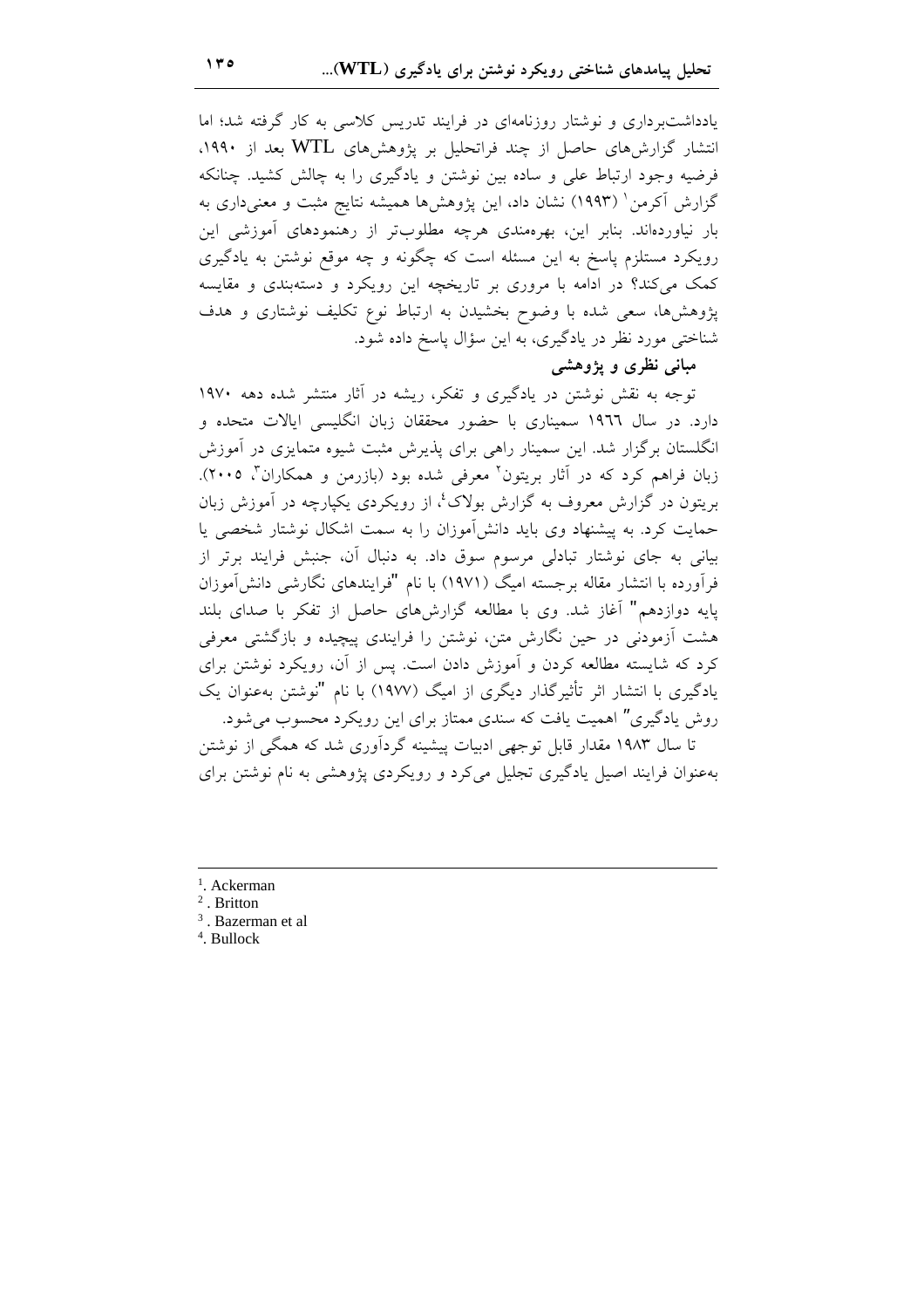يادگيري جريان يافت. اپلبي ` (١٩٨٤) نتايج اين مجموعه پژوهش را اينگونه خلاصه کر ده است:

۱) نوشتن شامل فرایندهای فرعی متنوعی مانند برنامهریزی، نظارت، پیش بینی، بازبینی و ویرایش است که بهصورت بازگشتی عمل می کند نه در یک توالی خطی. ٢) نو يسندگان از لحاظ بهكارگيري اين فرايندها متفاوتاند. ۳) این فرایندها بسیار به ماهیت تکلیف نوشتاری وابستهاند.

اما سؤال اساسی در ارتباط بین نوشتن و اهداف یادگیری این است که تکالیف نوشتاری چگونه به فرد فرصت میدهد تا در حین نوشتن یاد بگیرد؟ تاکنون گمانهزنیهای متعددی در پاسخ به این سؤال مطرح شده است. کلین ۲ (۱۹۹۹) با مروری گسترده بر ادبیات WTL، فرایندهای شناختی پیشنهاد شده در توضیح نقش نوشتن در تحقق اهدافی چون یادگیری علمی، تفکر و مهارتهای نوشتاری را در قالب چهار فرضیه شرح میدهد. وی عنوان فرضیه را برای این نظریهپردازیها برگزیده است تا أنها را بهعنوان ادعاهایی معرفی کند که باید موضوع پژوهش تجربی قرار گیرند:

الف) فرضيه شكل دهي در لحظه بيان":

به اعتقاد بریتون (١٩٨٢) نویسندگان، دانش را در لحظه بیان شکل میدهند یعنی صرفاً با تولید زبان بدون برنامهریزی و بازبینی. نوشتن، دانش ضمنی فرد را به دانش أشكار تبدیل می كند و این اتفاق وقتی می افتد كه فرد معنا و نحو را برای سازمان دادن به تجربه انتخاب می کند. نقل قولهای متعددی از نویسندگان مطرح می شود مبنی بر اینکه آنها بسیاری از اوقات از آنچه در حال نوشتن هستند، آگاه نیستند. بهعنوان مثال، رولان بارت<sup>،</sup> –نویسنده معروف فرانسوی– معتقد است نویسنده از معنا شروع نمی کند بلکه به سوی معنا کشیده می شود. هنگامی که نویسنده قلم را به کاغذ نزدیک می کند، با این پرسش رو به روست که با زبان چه کنم؟ در جنگ با زبان، چیزی گفته می شود، چیزی فراتر از نیت نویسنده (نقل از احمدی، ۱۳۷۸).

مفهوم دوم فرضیه بریتون این است که بخش قابل توجهی از ایدههای جدید در حین تهیه پیش نویس متن ظاهر میشود نه در مرحله بازنگری؛ بنابراین ایدههای تازه بدون برنامهریزی قبلی و بدون مکث برای طراحی آگاهانه تولید می شود.

 $3.$  shaping at the point of utterance

<sup>4</sup>.Roland Barthes

 $<sup>1</sup>$ . Applebee</sup>

 $2$ . Klein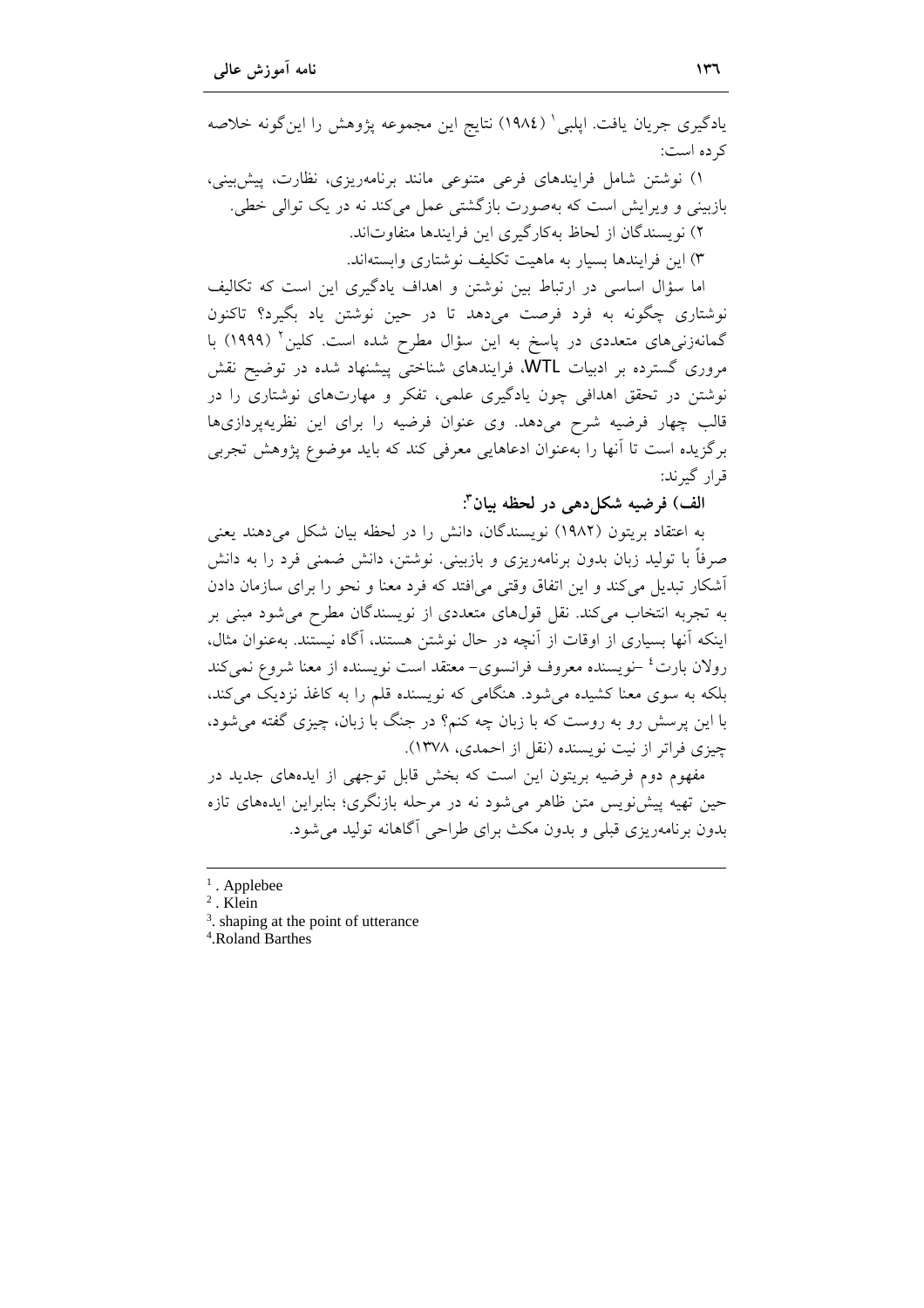بریتون، نوشتار بیانی' و خودانگیخته را نزدیکترین نوع نوشتار به فرضیه شکل دهی معرفی می کند که همان نوشته اولیه قبل از گفتار است و آن را بهعنوان وسیلهای برای یادگیری بر تهیه پیش نویس و بازنگری متن ترجیح میدهد، زیرا معتقد است این فعالیتها، خودانگیختگی لازم برای زبان در شکا دهی معنا را تضعیف می کند.

ویژگی غیر رسمی بودن در این نوع نوشتار، بیشترین آزادی برای کاربرد منعطف زبان را فراهم میکند که این امر منجر به تولید معانی جدید میشود. نوشتار بیانی با نوشتار شاعرانه در تضاد است زیرا در نوشتار شاعرانه نیاز است نویسنده به دنبال شکلم از زبان باشد که خواننده را تحت تأثیر قرار دهد. همچنین با نوشتار تبادل<sub>ی</sub><sup>۲</sup> نیز تفاوت دارد که لازم است نویسنده به دنبال محتوا و شکلی از زبان باشد تا اطلاعات را به خواننده انتقال دهد. در واقع نوشتار بیانی مبتنی بر سادهترین فرایندهای نگارشی است و انتظار می رود که در دسترس طیف وسیعی از نویسندگان ازجمله تازهکارها باشد (دورست و نبوول<sup>7</sup>، ۱۹۸۹).

با وجود این، بریتر و اسکاردملیا<sup>؛</sup> (۱۹۸۷) ارزش نوشتار خودانگیخته را در تولید دانش جدید به چالش میکشند. آنها استدلال میکنند که یادگیری حاصل از نوشتار بیانی بسیار ناچیز است زیرا محتوایی که فرد برای نوشتن متن از حافظه بازیابی مے کند پر حافظه بلندمدت متکے است.

استوتسکی ° (١٩٩٥) نیز معتقد است که دانش آموزان در این نوع نوشتار بر تجارب شخصی خود متکی هستند. هرچند که برقراری پیوند بین مطالب جدید با مطالب پیشین شایسته است، اما برای نیل به اهداف آموزشی نباید این دانش پیشین فقط بر تجارب شخصی محدود باشد؛ زیرا این احتمال وجود دارد که این تجارب مملو از تصورات نادرست باشد. در این صورت کاربرد خودانگیخته زبان با نوشتار بیانی هیچ تلاشی برای به چالش کشیدن این تصورات نادرست انجام نمی(دهد، زیرا منابع زبانی یادگیرنده را بهطور غیر نقادانه به کار میگیرد. در حالی که تغییر مفهومی محصول توجه به باورهای پیشین بهعنوان مقصد گفتگو و سپس تفکر درباره أنهاست نه با آنها.

ب) فرضيه جستجوي پيشنگر":

- $\frac{1}{2}$ . expressive writing
- <sup>2</sup>. transactional writing
- <sup>3</sup>. Durst & Newell
- <sup>4</sup>. Bereiter & Scardamalia
- $<sup>5</sup>$ . Stotsky</sup>
- <sup>6</sup>. forward search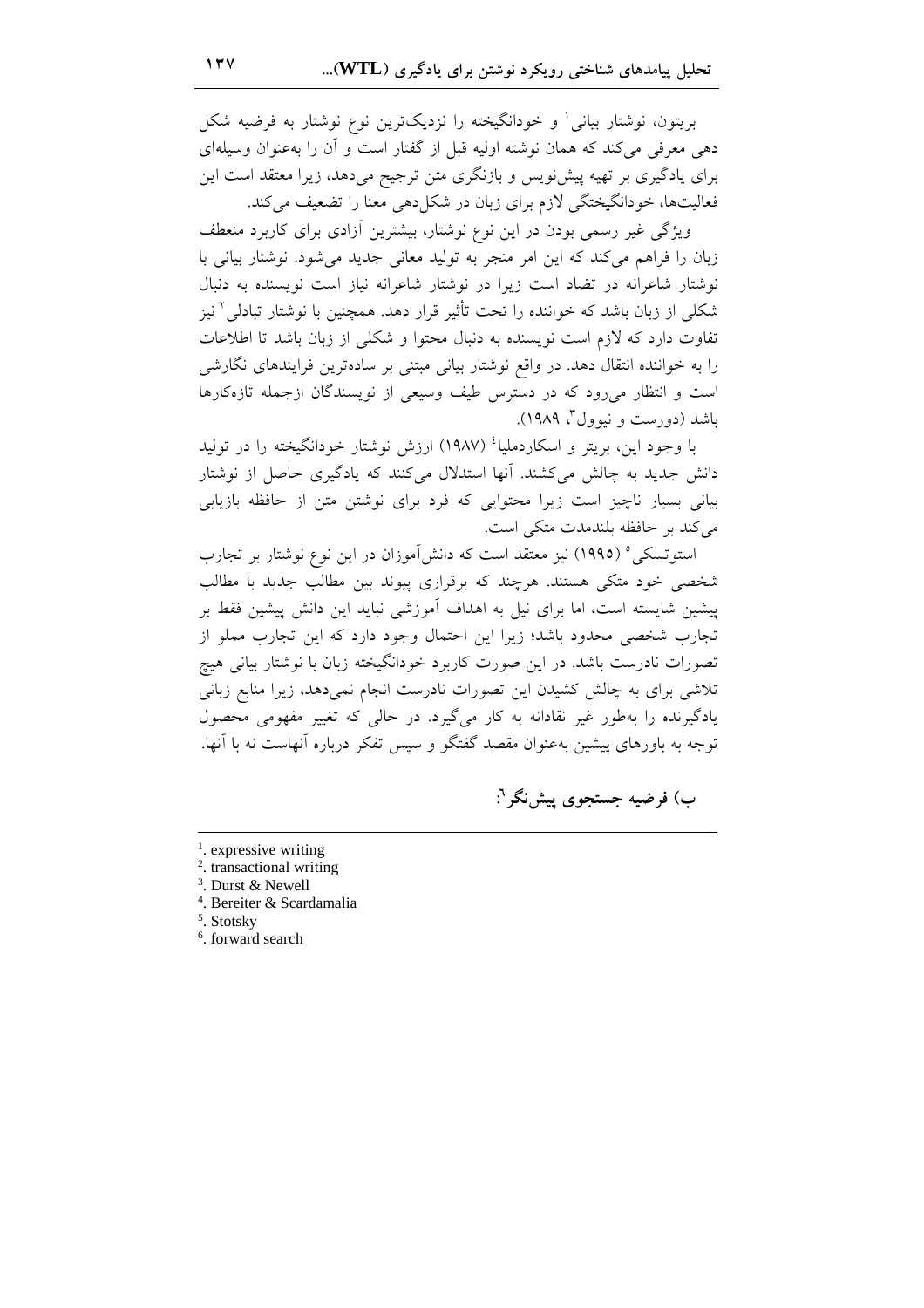بر اساس این فرضیه، نویسندگان با نوشتن متن، اندیشههای خود را آشکار می کنند آنگاه متن را می خوانند و استنباطهای جدیدی درباره آن می سازند. در این فرضیه مکانیسمی فرض می شود که با آن، خروجی زبان یادگیرنده می تواند بهعنوان ورودی برای تحلیلهای بعدی بازیابی شود.

یانگ و سالیوان' (١٩٨٤) این فرایند را با استفاده از مدل پردازش اطلاعات تفسیر كردند. از أنجا كه حافظه كارى مى تواند فقط چند واحد از اطلاعات را در يك زمان نگه دارد، اگر متنی کوتاه باشد یا اگر عناصر آن با ساختاری آشنا مانند واقعهنگاری، سازماندهی شده باشد، فرد می تواند اَن را بهطور شفاهی نگارش و اطلاعات مورد نیاز را از حافظه بازیابی کند.

اما اگر نوشتن متنی مستلزم بهکارگیری مجموعه ارتباطات زمانی و منطقی اصیل و پیچیده باشد، مانند بحث نظری یا شعر، این عناصر و روابط اضافه باری بر حافظه کاری می شوند. در نتیجه یک متن که رسانهای نسبتاً ماندگار است می تواند بهعنوان کمکحافظهای برای ثبت و بازخوانی ایدههای نویسنده عمل کند. علاوه بر این، به دلیل اینکه برخلاف گفتار، مطالب یک متن بهطور همزمان قابل دسترسی|ند، نویسنده می تواند دانش خود را برای سازماندهی متن بهراحتی استفاده کند. همچنین چون متن حافظه کاری نویسنده را افزایش میدهد، حافظه کاری باقیمانده برای مرور، بازنگری و تجزیه و تحلیل اطلاعات در دسترس نویسنده خواهد بود.

یژوهش ها نشان دادهاند که فراوانی این عملیات با نتایج یادگیری همبستگی دارد (بیلٌ، ۱۹۹۲ و کامرون، هانت و لینتون ؓ، ۱۹۹۲). بنا بر توضیح کلین (۱۹۹۹) در این فرضیه، یک راهبرد حل مسئله رو به جلو در نوشتن فرض می شود که از بیان اولیه مسئله شروع میشود و به سمت جلو، یعنی بیان هدف حرکت میکند. در نگارش متن، پیشنویس متن همان بیان اولیه مسئله است و نویسنده با ثبت آن می تواند ایدههای خود را بازخوانی کند و عملیاتی مانند استنباط، ارزیابی و سازمان دهی را به منظور تبدیل این مواد اولیه به کارگیرد و متن نهایی همان بیان هدف است که شامل مقداری دانش جدید است. به همین دلیل کلین این فرضیه را جستجوی پیش:گر نامیده است، زیرا در آن محرک اولیه بیان فعلی متن است.

- $2$ . Beal
- <sup>3</sup>. Cameron, Hunt & Linton

<sup>&</sup>lt;sup>1</sup>. Young & Sullivan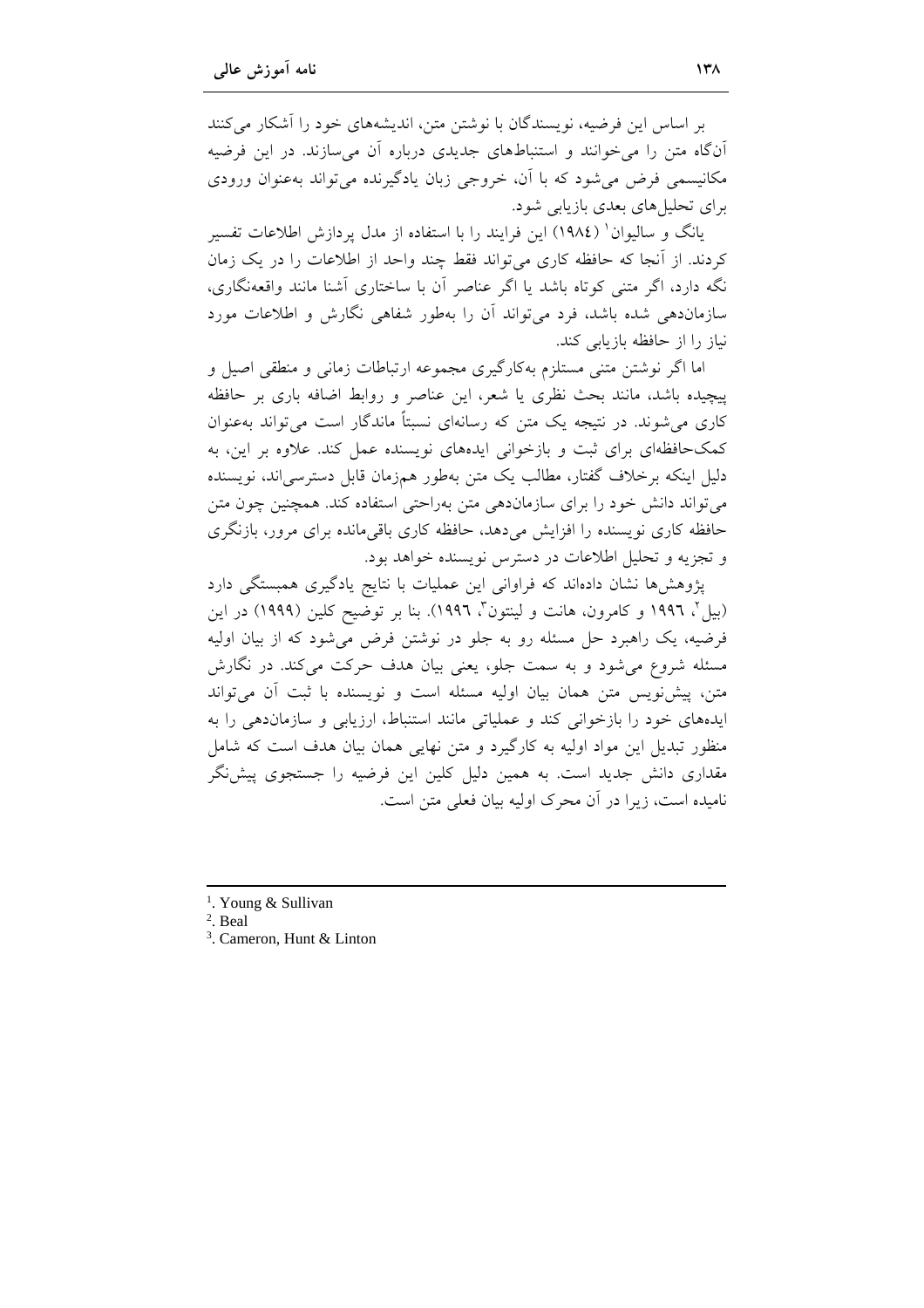ج) فرضيه گونههای نوشتاری يا ژانر ':

به پیشنهاد این فرضیه، نویسندگان با استفاده از ساختارهای یک گونه نوشتاری یا ژانر متنی را می نویسند و با سازماندهی روابط میان عناصر متن، عناصر دانش در ذهن أنها مرتبط مي شود (نيوول، ١٩٩٤). ژانر نوعي از متن است مانند نوشتار توصيفي، تفسیری، استدلالی، مقایسهای/ تقابلی و نوشتار شخصی. هر ژانر هدفی دارد که با برقراری ارتباطی خاص بین عناصر گفتمان به آن دست می یابد (یالتریج ٌ، ۱۹۹۵). برای مثال در نوشتار استدلالی که هدف رتوریکال ّ نویسنده متقاعد کردن خواننده است، عناصر گفتمان آن عبارتند از: شواهد، ادعاها و احکامی که روابط بین شواهد و ادعاها را توجیه می کند و این روابط به وسیله کلمات ربطی مانند بنابراین و در نتیجه مشخص می شود. در نوشتن متن، صورت و کارکرد متن مرتبط هستند، یعنی نویسنده باید در هر ژانر صورت زبان را کنترل کند تا به کارکرد یا هدف متن دست یابد. یور<sup>؛</sup> (۲۰۰۳) ارتباط ژانر با هدف، نتایج و مخاطب را در جدول زیر نشان میدهد.

| جدول (۱) ژانر نوشتاری، هدف، نتایج و مخاطب در فرایند نوشتن برای یادگیری |  |  |  |
|------------------------------------------------------------------------|--|--|--|
|------------------------------------------------------------------------|--|--|--|

| مخاطب        | نتايج (پيامد)       | هدف                | ژانر نوشتاری               |
|--------------|---------------------|--------------------|----------------------------|
| خود و ديگران | نگرشها              | ثبت عواطف و افکار  | نوشتار روای <sub>ی</sub> ° |
| ديگران       | دانش پایه           | مستندسازي رويدادها | نوشتار توصیفی <sup>٦</sup> |
| ديگران       | روابط على معلولى    | عليت               | نوشتار تفسیری <sup>∨</sup> |
| ديگران       | دانش فرايندي        | راهنمايي           | نوشتار آموزش <i>ی</i> ^    |
| ديگران       | الگوهایی از استدلال | متقاعدسازى         | نوشتار استدلالي°           |

به استدلال برخی نویسندگان، ژانری که فرد طبق آن می نویسد، هم بر احتمال یادگیری و هم ماهیت یادگیری فرد تأثیر دارد. لانگر ٰ و ایلبی (۱۹۸۷) در تبیین این

<sup>'</sup>. برای ژانر (Genre) معادل $\epsilon$ ای فارسی مانند نوع، گونه یا قالب گذاشته شده است، در حال<sub>ی</sub> که نوع و گونه بیشتر ناظر بر معنا و سبک و قالب ناظر بر صورتاند. اما به گفتهی ژرار ژنت (Gerard Genette)، تئوریسین ادبی معاصر فرانسه، ژانر هم ناظر بر صورت است و هم ناظر بر معنا (شمیسا، ١٣٨٦). به همین دلیل اغلب نویسندگان در زمینههای علمی و ادبی، معادل فارسی در مقابل این واژه قرار نمیدهند.

<sup>\*</sup>. Paltridge

<sup>3</sup>. rhetorical

<sup>4</sup>. Yore

<sup>5</sup>. narrative

<sup>6</sup>. description

7. explanation

<sup>8</sup>. instruction

<sup>9</sup>. argumentation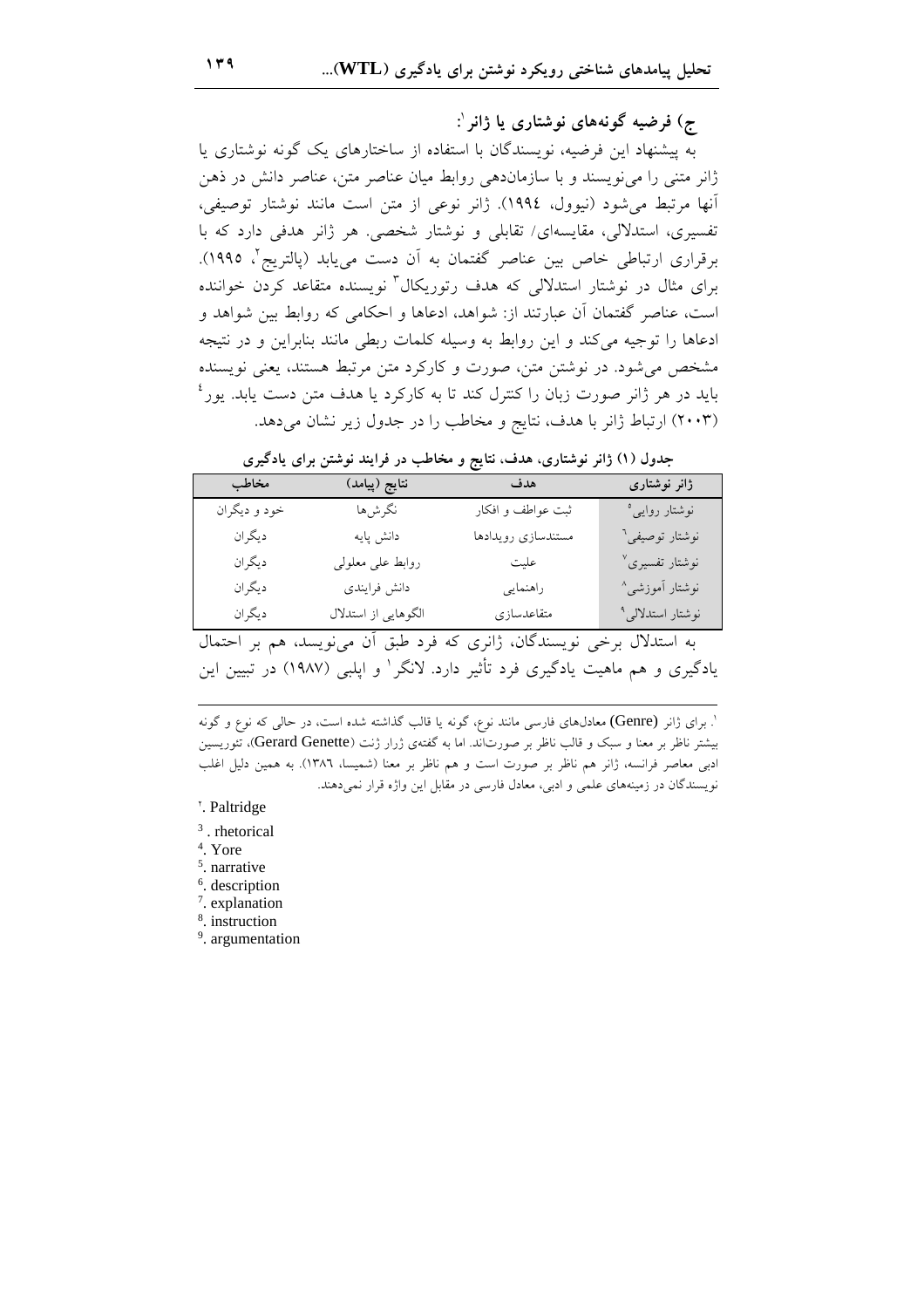رابطه از اصطلاح عمق پردازش استفاده می کنند، یعنی ژانری مانند مقاله تحلیلی نسبت به یادداشتبر داری کلمه به کلمه سخنرانی، به پردازش عمیقتری نیاز دارد.

ویلي و وس<sup>۲</sup> (۱۹۹۶) معتقدند، وقتي فرد محتوايي را در چهارچوب ساختار یک ژانر تولید میکند، روابطی بین عناصر متن ایجاد میکند و بهطور همزمان روابط متناظری بین عناصر دانش در ذهن فرد نیز برقرار می شود. این مطالبات از لحاظ کیفی از ژانری به ژانر دیگر متفاوت است. مثلاً در نوشتار تحلیلی نویسنده باید ادعاها، شواهد و احکام را پیوند دهد؛ اما در نوشتار قیاسی نویسنده حوزهای جدید را به حوزه اَشنای حاضر پیوند میدهد. همچنین اگر افراد درباره موضوعی در یک ژانر مطالعه کنند و در ژانر متفاوتی درباره أن بنویسند، روابط جدیدی بین اندیشهها برقرار می کنند؛ به این ترتیب عناصر دانش در ذهن نویسنده مرتبط می شود و یادگیری تازه به وجود مي اَيد.

ج) فرضيه جستجوي يسنگر "

در این فرضیه ادعا می شود که نویسندگان اهداف رتوریکال<sup>؛</sup> یا بلاغی برای متن خود تعیین کرده و سپس بر اساس آن اهداف فرعی محتوا را استنتاج می کنند. آنگاه برای تحقق این اهداف، دانش خود را گشتار یا تبدیل میکنند.

فلاور و هایز° (۱۹۸۱) و بریتر و اسکاردملیا (۱۹۸۷) مدلهایی را طراحی کردند که تأثیر نگارش متن را بر محتوا نشان می۱دهند و فرایند نوشتن بهعنوان مسیر حل مسئله فرض می شود. در روش تحلیل وسیله ــ هدف برای حل مسائل، هم می توان مسیر از آغاز تا هدف را پیمود، هم مسیر از هدف تا آغاز را. مورد اول، راهبرد کار به سوی جلو<sup>٦</sup> نام دارد که از بیان مسئله فعلی شروع میشود و در جهت رسیدن به هدف نهایی حرکت میکند؛ اما مورد دوم، کار به سوی عقب<sup>۷</sup> نام دارد؛ که در آن، فرد از هدف نهایی شروع میکند و گام به گام به عقب برمیگردد تا به راه حل مسئله دست

- $<sup>1</sup>$ . Langer</sup>
- <sup>2</sup>. Wiley & Voss
- <sup>3</sup>. backward search

<sup>؛</sup> رتوریک (rhetoric) یعنی هنر اقناع مخاطب به وسیله مجموعهای از شگردها. تمهیدات رتوریکال، نوشتار را جذاب و سرزندهتر میسازد و به نویسنده کمک میکند تا توجه خواننده را به سخن خویش جلب کند (فتوحی، ۱۳۹۱). رتوریک عموماً در زبان فارسی به بلاغت ترجمه شده است، اما رتوریک مفاهیمی را با خود دارد که در کلمه بلاغت نیست (شفیعی کدکنی، ۱۳۹۰)، به همین دلیل، اغلب نویسندگان معادل فارسی در مقابل این واژه قرار نمی دهند.

- <sup>5</sup>. Flower & Hayes
- $6.$  forward working
- <sup>7</sup>. backward working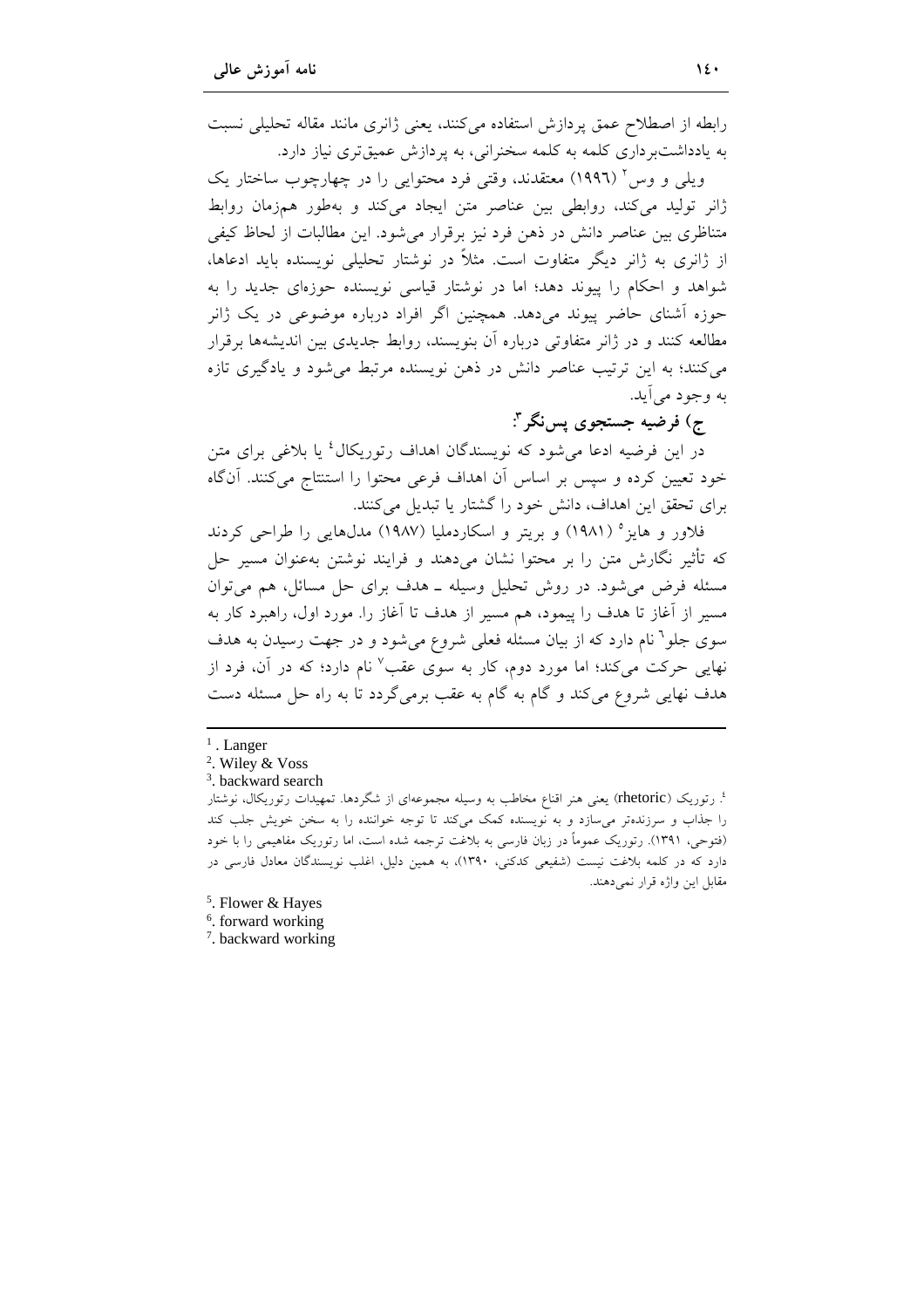یابد (سیف، ۱۳۸۷). راهبرد کار به سوی جلو همان راهبردی است که در مدلهای جستجوی پیش:گر برای نوشتن فرض می شود و راهبرد کار به سوی عقب پیش فرض فرایند نوشتن در مدلهای جستجوی پس نگر است.

در مدل فلاور و هایز (۱۹۸۰)، نویسندگان اهداف رتوریکال در تکلیف نوشتاری را برای تطبیق با علایق و دانش مخاطب و همچنین ویژگیهای متن گسترش می دهند. آنگاه برای برآورده کردن این اهداف سطح بالا، هدفهای فرعی تعیین میکنند و سیس دانش را برای نیل به این اهداف فرعی بازیابی و سازماندهی می کنند. این امر سبب ایجاد شبکه گستردهای از اهداف فرعی و دانش میشود. مهم تر از همه این است که در این فرایند ممکن است ایدههایی به وجود آید که بخشی از طرح اصلی برای متن نبوده و نویسندگان خبره با بازگشت به برنامهریزی کلی سعی میکنند این ایدههای تازه را درون اهداف خود جای دهند.



قواعد گفتمان

شکل(۱) مدل فلاور و همکاران (۱۹۹۰) از ساخت گفتمان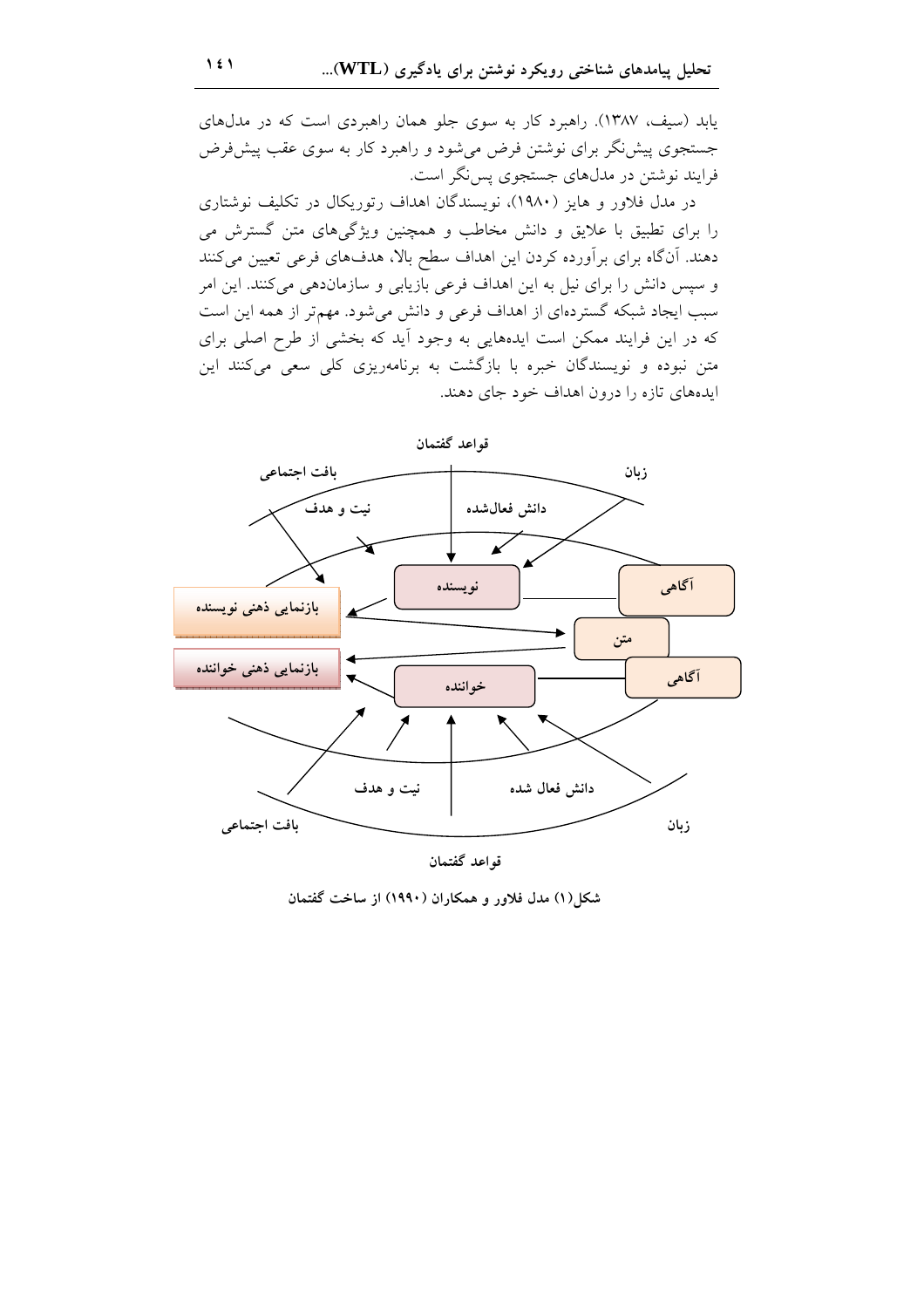طبق مدل فلاور، نوشتن یک مذاکرہ است و نیروهای بیرونی (انتظارات فرهنگی ۔ اجتماعی، قواعد گفتمان و زبان) با اهداف و دانش نویسنده تعامل دارند. از سویی ممکن است این نیروها سبب ارتقاء گزینههای انتخابی در متن شوند و از سوی دیگر ممکن است تعارض ایجاد کنند. هنگامی که نویسندگان به حل این تعارض توجه می کنند، در ساخت معنای تبادلی درگیر می شوند. آنگاه می توان احتمال داد که نوشتن با شرايطي يادگيري را تسهيل ميكند؛ يعني وقتي يادگيرنده در انواعي از گفتگو يا حل تعارض درگیر می شود.

بریتر و اسکاردملیا (۱۹۸۷) مدل بانفوذ دیگری از نوشتن برای یادگیری خلق کردند که تحت فرایند جستجوی پس نگر قرار دارد. نبود شباهت بین فرایندهای فکری برانگیخته شده در تکالیف نوشتاری متفاوت، ایده بنیادی مدل دوگانه آنها درباره نوشتن است. آنها با بررسی متنهای نوشتاری دانش آموزان سطوح تحصیلی مختلف در چندین پروژه تحقیقاتی، دو مدل نوشتن را این گونه توصیف کردهاند: مدل *نقل دانش'* به معنای کاربرد دانش و تفکرات از پیش آماده درباره موضوع است. در نوشتن این گونه متن، برنامهریزی و هدفگزینی زیادی نیاز نیست و بهنوعی بازگویی تفکراتی است که نویسنده از قبل در ذهنش دارد. این روش آسان، توصیفگر متنهای نویسندگان مبتدی است. اغلب فعالیتهای آموزشی مدرسهها مانند آزمونهای پایانی، استفاده از راهبرد نقل دانش را ترغیب میکند.

در مقابل، مدل گ*شتار دانش* ً است که راهبرد تبدیل دانش به منظور حل مسئله است و مستلزم تغییر و تبدیل و رشد اندیشههای نویسنده در حین فرایند نوشتن است (شکل۲). متن، محصول تعامل یردازش همزمان متن و دانش است. نویسنده فقط آنچه را که میداند بازگو نمیکند، بلکه دانش محتوا و دانش نویسنده بر یکدیگر اثر می میگذارند و تبدیل اندیشهها رخ میدهد. بنابراین در سرتاسر فرایند نوشتن افکار جدید پدید می]یند و سرانجام بهصورت یک ایده کاملاً توسعه یافته شکل میگیرند. این مدل نوشتن توصیفی از سبک نویسندگان ماهر است.

در مدل گشتار دانش دو فضای مسئله فرض میشود: محتوا و رتوریک. در مسئله محتوا، نویسنده به دنبال پاسخ به این سؤال است که *مقصود من چیست؟* و در مسئله رتوریک، نویسنده با تصور موقعیت رتوریکال متن، اهدافی را تعیین میکند، مانند

- <sup>1</sup>.knowledge telling
- <sup>2</sup>.knowledge transforming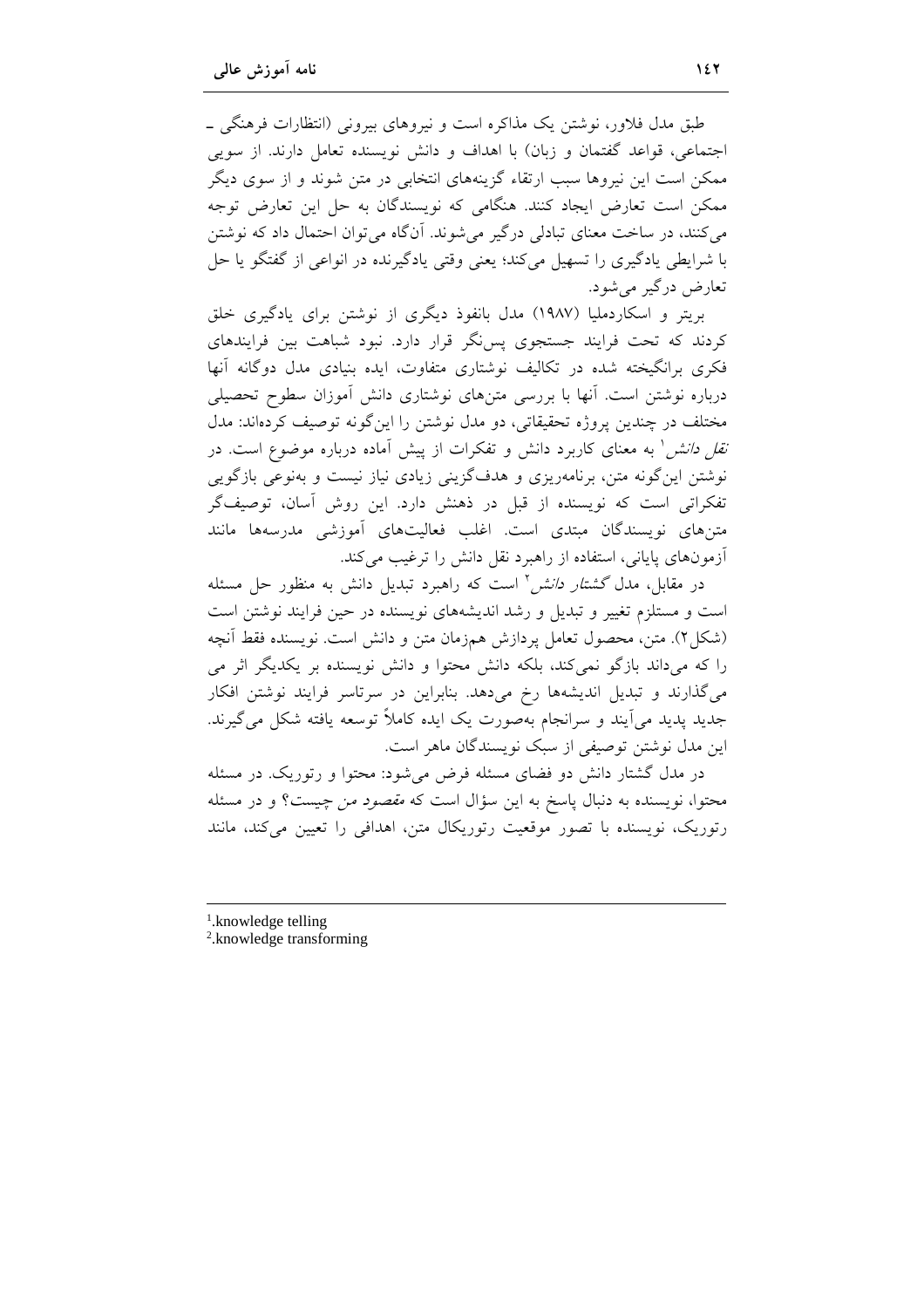هدف متقاعد کردن خواننده درباره یک ادعای خاص و این مسئله را حل میکند که چه بگویم؟

در این فرایند حل مسئله، گاه نیاز است نویسنده باورهایش را در پیوند با اطلاعات تازه گسترش دهد و گاه بالعکس، ممکن است دریابد که اطلاعات با ادعای او ناسازگارند و این مسئله او را به تغییر ادعای خود سوق دهد و در نتیجه اهداف رتوریکال تغییر کنند. این حرکت از مسئله رتوریک به مسئله محتوا و بالعکس، مدلی دیالکیتی میسازد که بریتر و اسکاردملیا ان را گشتار دانش می $i$ مند، در مقابل روش نویسندگان مبتدی که معمولاً بر فرایند نقل دانش تکیه میکنند (بریتر و اسکاردملیا،  $(19AY)$ 



شکل (۲) مدل گشتار دانش از بریتر و اسکاردملیا (۱۹۸۷)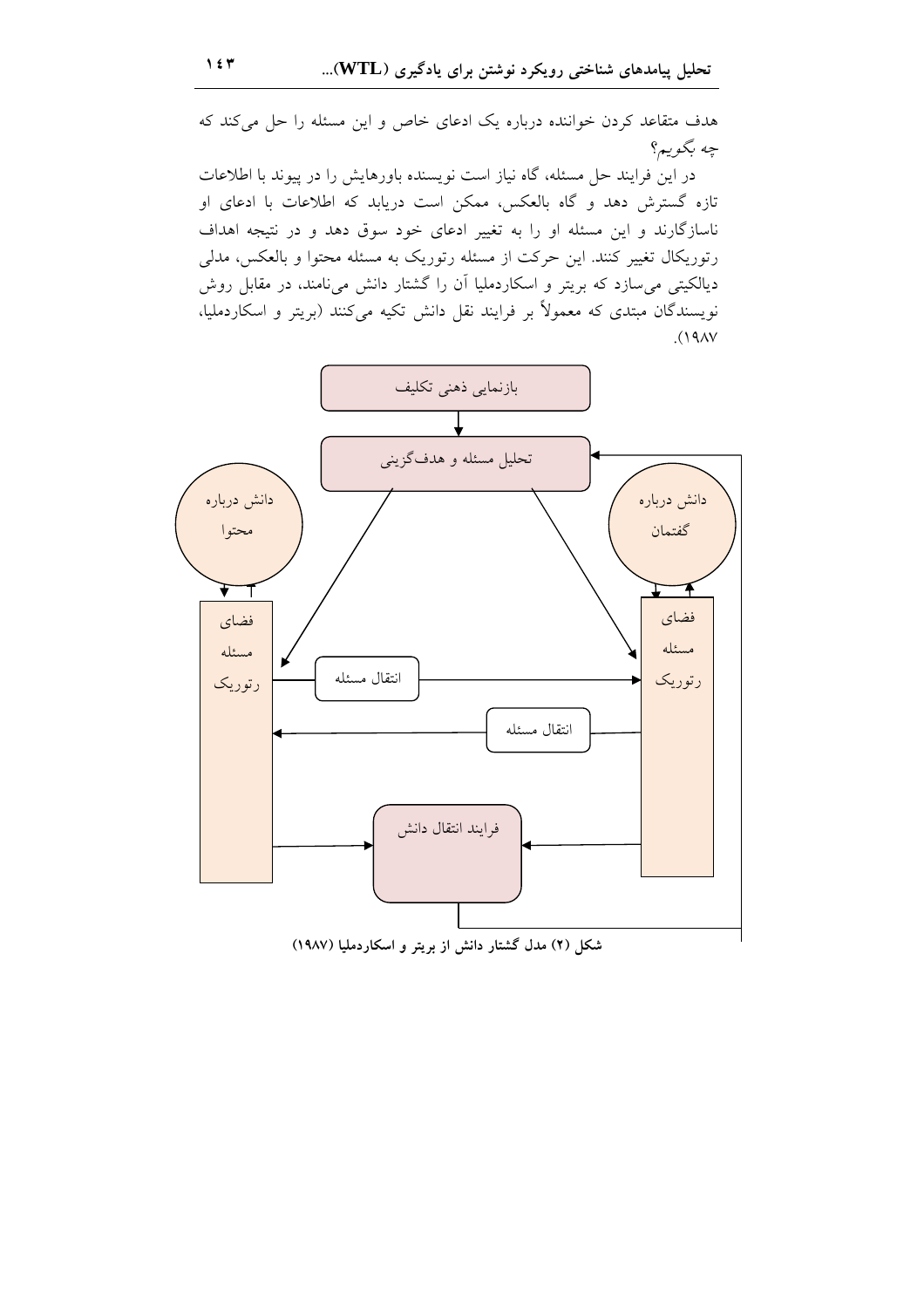کلین (۱۹۹۹) این مدل را جستجوی پس نگر نامیده است، زیرا نویسنده جستجو را از آخرین مرحله فرآیند نوشتن، یعنی هدف شروع میکند و بهطور مرحلهای اهداف فرعي را تا نقطه شروع تنظيم مي كند.

این مدل در مقایسه با فرضیههای دیگر، خواستار پیچیدهترین راهبردهای نوشتن است. هرچند که به باور بریتون، تأکید بر برنامهریزی و بازبینی در نوشتن، مانعی بر خودانگیختگی مورد نیاز زبان در شکل(دهی معنا است؛ اما بریتر و اسکاردملیا مدل نوشتاری نقل دانش – که شبیه فرضیه مورد علاقه بریتون است– را به دلیل ترجمان یکطرفه تجربه در زبان مورد انتقاد قرار میدهند. اما در فرضیه جستجوی پس نگر هدف رتوریکال متقاعد کردن خواننده، نویسنده را به جستجوی شواهد سوق میدهد و اگر شاهدی نیافت، به تغییر باور خود اقدام می کند.

در صورتی که هدف سطح بالایی نویسنده را به انتخاب مسیر منطقی برای متقاعد کردن خواننده با ساخت یک استدلال درست سوق دهد، چنین هدفی یادگیری خواهد بود. زیرا نویسنده را به جمعأوری اطلاعات بیشتر و بررسی انتقادی ادعاهای خود در مقابل این اطلاعات تحریک می کند.

## بحث و نتیجهگیری

در فرضیههای نوشتن برای یادگیری پیشنهادهایی مطرح شده است که بر طیفی از فعالیتهای نگارشی خودانگیخته، ساده و شخصی تا فعالیتهای عمدی، پیچیده و رسمی نگارش استوارند. فرضیهها به ترتیبی ارائه شدهاند که از لحاظ چهار خصوصیت بر پیچیدگی آنها افزوده شده است: از فعالیتهای خودانگیخته تا عمدی؛ از مهارتهای ساده نگارشی تا راهبردهای پیچیده؛ از خود نظارتی کم تا زیاد و از نوشتار شخصی تا مقاله علمی رسمی. همه این چهار فرضیه، پاسخی به این سؤال هستند که نویسندگان چگونه عملیاتی را در نوشتن برمیگزینند که به آنها فرصت یادگیری می دهد؟

فرضيه شكلٍ دهي در لحظه بيان بر عدم جستجو و عدم انتخاب أگاهانه عمليات شناختی دلالت دارد. فرضیه جستجوی پیش گر نشان میدهد که متن اولیه نویسنده اطلاعاتی درباره گزینش عملیات شناختی بعدی برای تبدیل محتوا در اختیار می گذارد. در فرضیه ژانر دانش نویسنده درباره ساختار متن نوشتن را هدایت می کند؛ و در فرضیه جستجوی پس نگر اهداف رتوریکال نویسنده گزینش اهداف محتوا و سپس عملیات لازم برای گشتار دانش را هدایت می کند.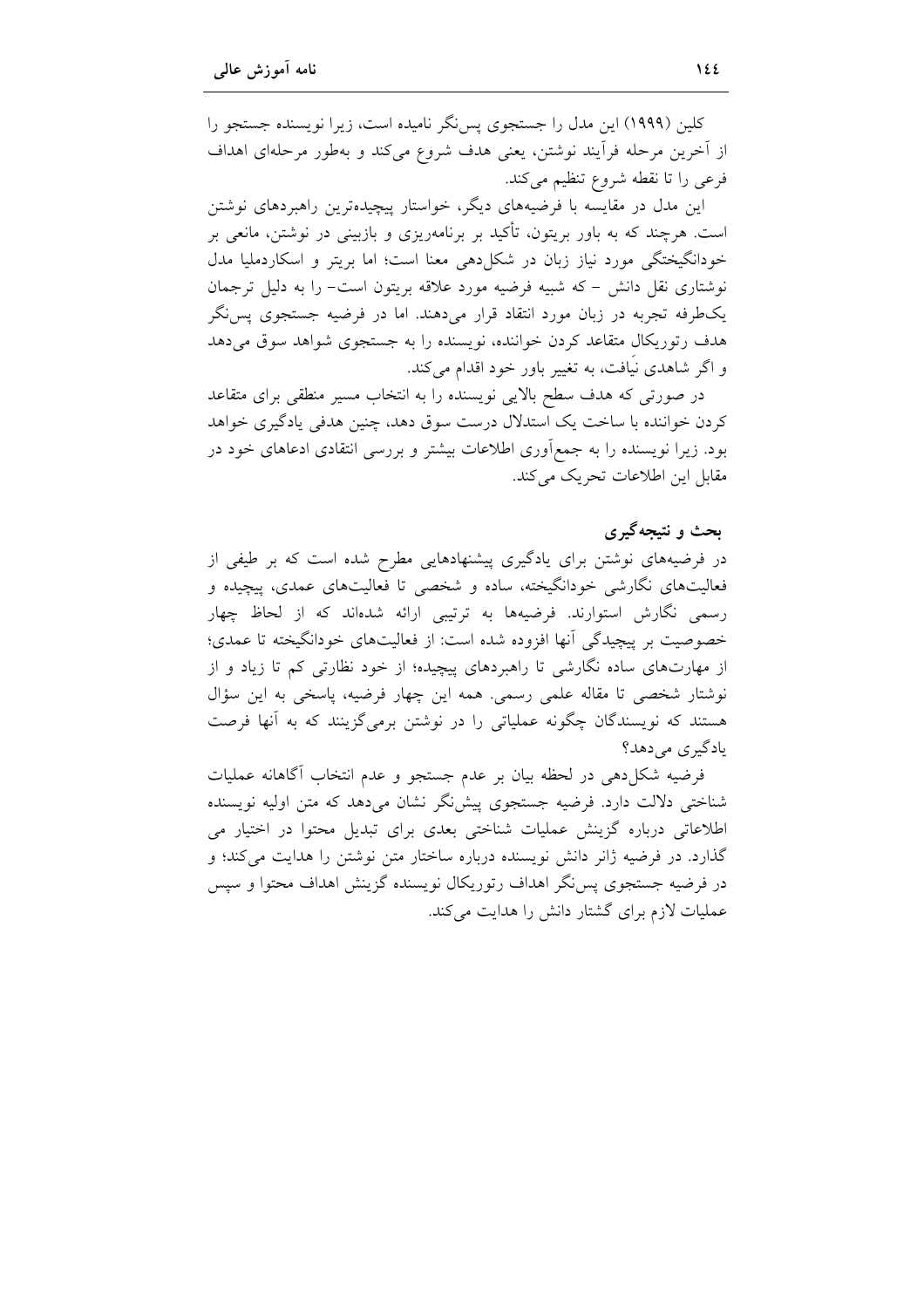هر کدام از فرضیهها بر جنبهای از فرایند نوشتن بهعنوان واسطهای بین تکالیف نوشتاری و یادگیری تأکید میکنند: فرضیه شکلدهی بر تولید متن؛ فرضیه پیش:گر بر عملیات مرور و بازبینی؛ فرضیه ژانر بر ساختار متن و فرضیه پس نگر بر هدف گزینی متمر کز ند.

از آنجا که این چهار فرضیه از لحاظ سطح پیچیدگی راهبردهای نگارش مورد نیاز متفاوت هستند، توانایی یادگیرندگان و میزان تناسب این توانایی با راهبردهای نوشتاری مورد نیاز در تکلیف اثربخشی را پیش بینی می کند. بین این فرضیهها، تکالیف پیشنهادی فرضیه شکل(دهی در لحظه بیان به حداقل مهارتهای نگارشی نیاز دارد، زیرا کافی است یادگیرنده بتواند روان بنویسد. بنابراین استفاده از این راهبردها در آموزش يادگيرندگان مبتدي موفقيتآميز خواهد بود.

اما در تکالیف مبتنی بر فرضیههای جستجوی پیش نگر و ژانر، راهبردهای پیشرفتهتری در مقایسه با فرضیه شکل(هی به کار می(ود و از آنجا که بر پیچیدگی نحوی و واژگانی در نوشتار اغلب یادگیرندگان مهر و مومهای بالاتر تحصیل افزوده می شود و کاربرد عملیات مرور کردن، سازماندهی و بازبینی برای آنها ممکن می شود، همچنین دانش آنها درباره ساختار متن و ژانرهای مختلف گسترش می یابد، راهبردهای پیشنهادی این دو فرضیه در حمایت از یادگیری در این دوره مفید خواهد بو د.

سرانجام در مدلهای جستجوی پس نگر که تکالیف پیشرفتهترین راهبردهای نوشتاری مانند برنامهریزی کلی، ارزشیابی و بازبینی متن را طلب میکنند و نیاز به آموزش ویژه دارند، هنگام کاربرد در تدریس تخصصی دانشگاهی اثربخشتر خواهند بو د.

حال این پرسشها مطرح هستند که آیا تکلیفی از نوع نوشتار بیانی که کمترین نیاز را به أموزش و برنامهریزی دارد، فرصتی برای یادگیری محسوب میشود یا بالعکس، تکلیفی اختصاصی و ژانرمحور که مستلزم نوشتن در قالب الگویی مشخص با رعایت قواعد ژانر است و به اَموزش نیاز دارد؟ و اَیا انجام فعالیت نوشتاری در مسیر حل مسئله رو به جلو که با نوشتن متن پیشنویس درباره موضوع شروع می شود و با مرور و تجدید نظر و بازنویسی متن خاتمه می یابد، یادگیری است یا بالعکس، مواجهه با یک تکلیف پیچیده نوشتاری محرک تعیین هدفهای رتوریکال است و با کنار هم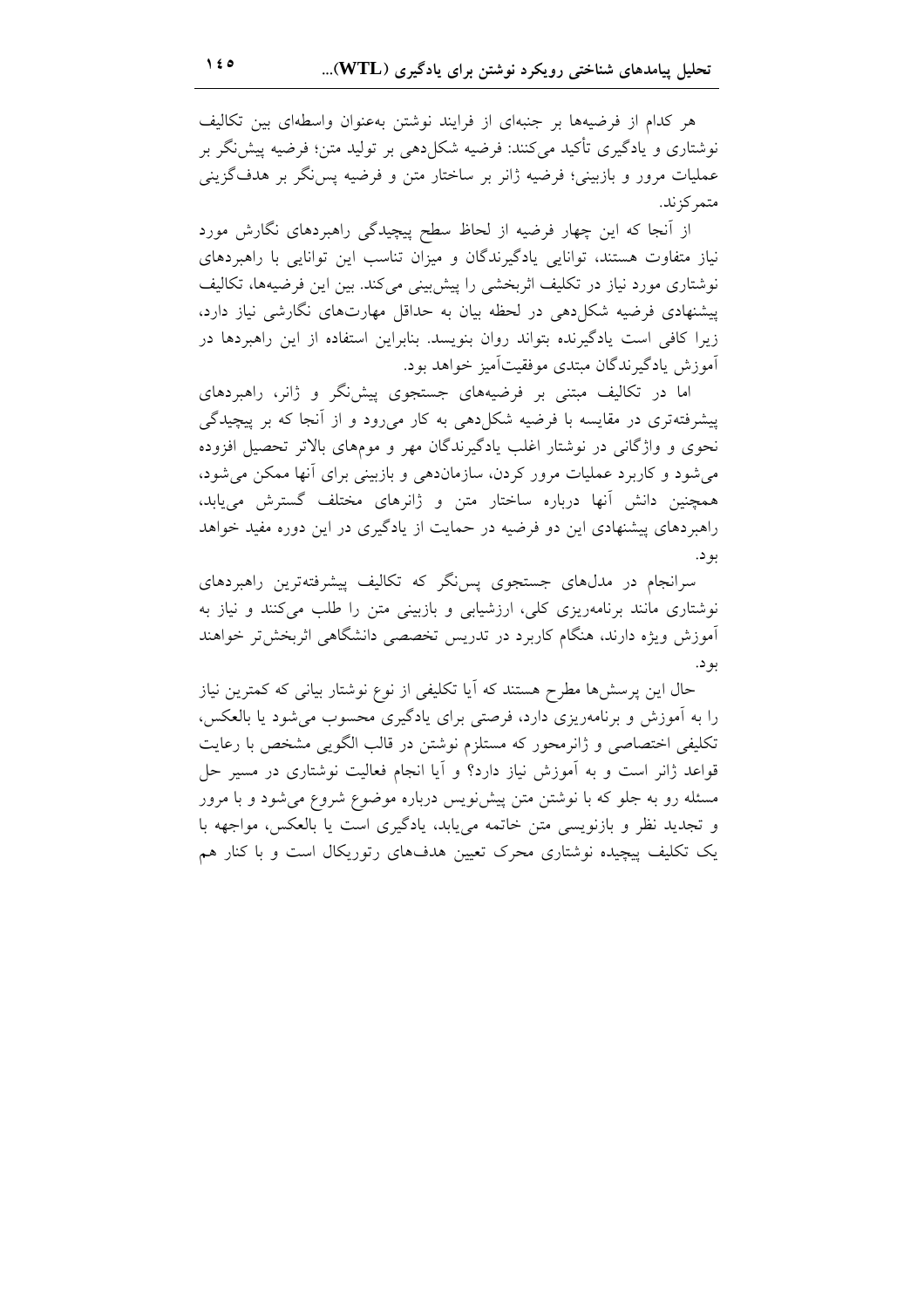| چیدن قطعههای محتوا برای نیل به این هدف، دانش فرد گشتار <sup>۱</sup> میشود و یادگیری |
|-------------------------------------------------------------------------------------|
| رخ میدهد؟                                                                           |
| طبق پژوهشهای نوشتن برای یادگیری، هیچکدام از این تکالیف و راهبردها                   |
| نامناسب نیستند، بلکه هر کدام با داشتن شرایطی اثربخشاند؛ و اَنچه اثربخشی را          |
| تضمین میکند تناسب نوع و ویژگیهای تکلیف با هدفهای یادگیری و زمینه علمی               |
| است (هاد، ساردی و لوپریور ۲۰۱۳).                                                    |
|                                                                                     |

مرور پژوهشهای انجام شده، اثرات مختلف و متنوعی را از برنامههای نوشتاری بر اهداف یادگیری نشان میدهد. جمع بندی تأثیر این تکالیف پیشنهادی بر هر یک از اهداف مدنظر رویکرد WTL، یعنی یادگیری، تفکر و مهارت نوشتن را میتوان اين گونه بيان کرد:

**∕ ا**نواع متفاوت تکالیف نوشتاری بر انواع متفاوتی از *یادگیری* اثربخش است و هر چه سطح پیچیدگی تکلیف افزایش یافته متغیرهای سطح بالاتری در یادگیری متأثر شده است: تکالیفی مانند یادداشتبرداری و خلاصهنویسی به بهبود درک مطلب (یوسفی و سیف، ۱۳۸۵، لانگر و آپلبی، ۱۹۸۷). مقالهنویسی بیانی فرصتی برای تولید ایدههای تازه فراهم میکند (گالبریت، ۱۹۹۲ و ریوز، ۱۹۹۳). گزارش نویسی تخصصی یادآوری و ماندگاری محتوا را آسان میسازد (استوارت، مایرز و کالی، ۲۰۱۰). مقالهنویسی تحلیلی سبب تغییر مفهومی و افزایش یادگیری میشود (هاد و برونسون، ۲۰۰۷ و واتس ۲۰۱۲).

∕ هر تکلیف نوشتاری فرصتی برای فعالسازی نوعی از عملیات شناختی در فرايند تفكر يادگيرنده به شمار مي آيد. تكليف يادداشتبرداري و نوشتن مقاله بياني، عملیات سازماندهی و برنامهریزی را فعال میسازد (نیوول و وینوگراد، ۱۹۸۹، و هاد، اسمارت و دلونری، ٢٠١١). مقالهنویسی تحلیلی، استدلال سطح بالا را فرامی خواند (لانگر و آپلبی، ۱۹۸۷، مارشال، ۱۹۸۷ و بریتر و اسکاردملیا، ۱۹۸۷). نوشتن گزارش تحلیلی و تخصصی سبب بهبود تفکر انتقادی در حیطه محتوا می شود (واتس، ۲۰۱۲ و عسگري و سيف، ١٣٨٦).

طبق یافتههای پژوهشهای WTL، وجود سنخیت و هماهنگی بین نوع تکلیف و هدف موردنظر در آموزش تضمین کننده اثربخشی برنامههاست. بر این اساس می توان تکالیف نوشتاری را بر پیوستاری فرض کرد که در یک سر آن تکالیف ساده نگارشی

- $1$  transform
- <sup>2</sup>. Hudd, Sardi & Lopriore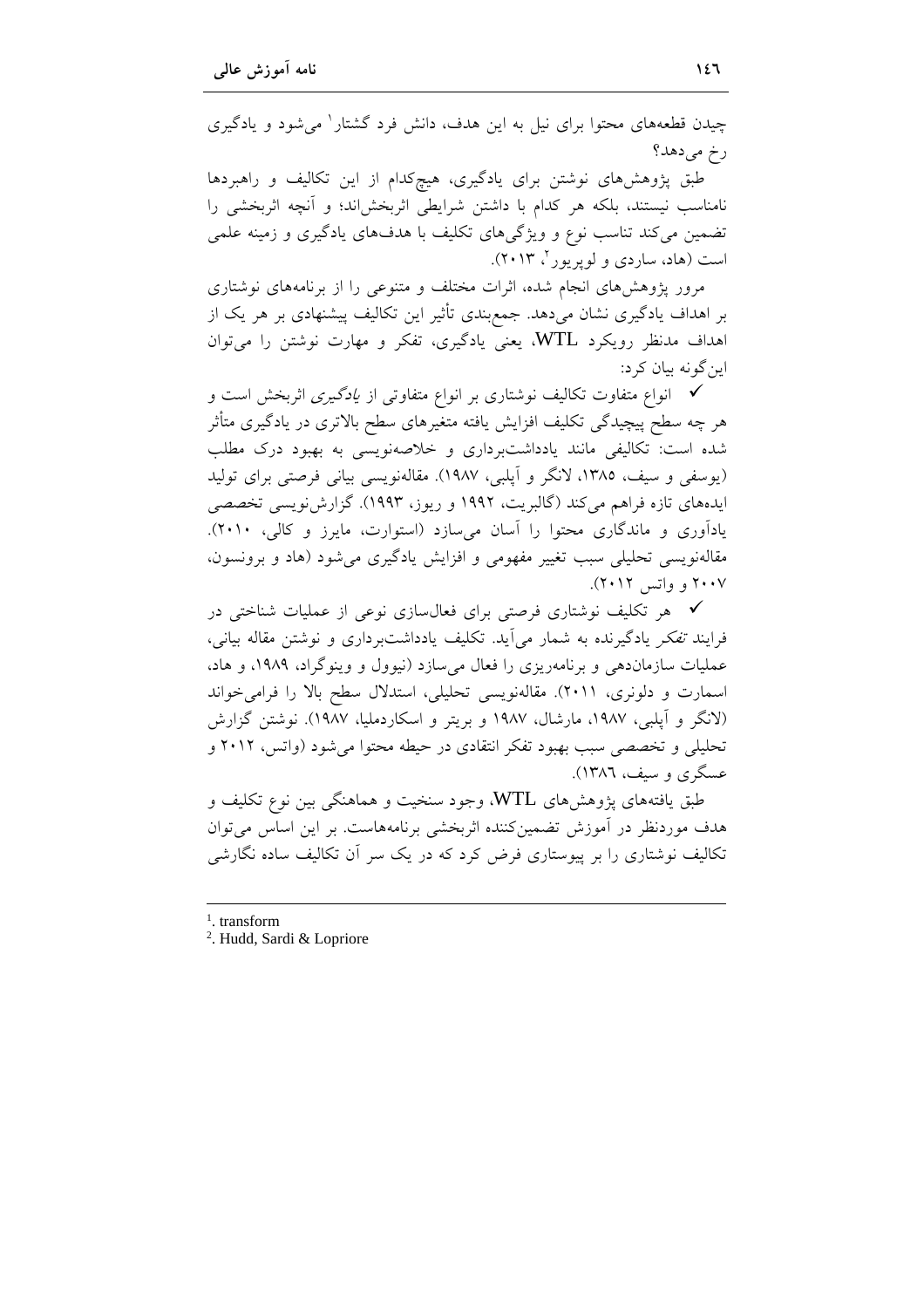قرار می گیرند، مانند پرسشهایی که یادگیرنده را وادار به تکرار مفاهیم درس میکند و یادگیری در سطح به یاد آوردن را تسهیل میکند.

در میانه طیف، تکالیفی قرار میگیرد که پاسخردهی به أنها مستلزم ادغام اطلاعات جدید در ساختارهای موجود دانش در ذهن یادگیرنده است و چیزی بیش از انتقال دانش و تکرار اطلاعات است. تکالیفی مانند حاشیهنویسی، نوشتار روزنامهای و یادداشتهای ماتریسی از این نوعاند. این تکالیف، فرد را به خلاصه کردن مطالب، مثال زدن، مقایسه کردن، مقابله کردن، و استنباطسازی وادار میکند و یادگیری را در سطح فهميدن افزايش مىدهد.

در انتهای این پیوستار نیز تکالیفی قرار میگیرد که مبتنی بر فرایندهای نگارشی پیچیدهتر است و رشد دانش تخصصی را تضمین میکند. این تکالیف، با درخواست از یادگیرندگان برای فکر کردن و نوشتن بهمنزله یک متخصص در چهارچوب نگارش علمي و حول يک مسئله واقعي، به هدف کاربرد مفاهيم علمي و درنهايت ساخت دانش تخصصي خواهد انجاميد.

درمجموع، دوگانگی بین یادآوری و درک و فهم، انتقال دانش و ساخت دانش، در ادبیات نوشتن برای یادگیری با تکیه بر اندیشههای رویکرد یادگیری سازندهگرا اهمیت یافته و این اعتقاد ایجاد شده است که تکالیف با حداقل شرح و تفسیر، که مستلزم پردازش سطحی اطلاعات است، به یاد آوری کلمه به کلمه محتوا بدون درک کافی و انتقال دانش می|نجامد. در حالی که تکالیف پیچیده و تحلیلیتر مستلزم پردازش عمیق اطلاعات است و درک و فهم و ساخت دانش را ارتقاء میدهد.

از آنجا که یافتههای یژوهشی مؤید اثربخشی تکالیف نوشتاری بر اهداف برتر آموزشی است؛ یعنی ارتقاء سطح یادگیری و تفکر، آموزش نوشتار علمی و استفاده از تکالیف نوشتاری بهعنوان ابزاری برای تدریس، یادگیری و سنجش به برنامهریزان آموزش دانشگاهی پیشنهاد میشود. شاید تکالیف نوشتاری، نوآوری چشمگیری در فنّاوری آموزشی به شمار نیاید اما چنانچه دقیق و هوشمندانه طراحی و اجرا شود، راهی نزدیک و قطعی در رسیدن به این اهداف است. همچنین طبق نتایج پژوهشهای رویکرد WTL توجه به دو اصل در کاربرد اثربخشتر تکالیف نوشتاری پیشنهاد می شو د:

١- ايجاد تناسب بين تكاليف نوشتاري و سطح مهارت يادگيرندگان يعني كاربرد تکالیف سادهتر برای یادگیرندگان مبتدی و افزودن به پیچیدگی تکالیف همزمان با ارتقاء سطح تخصص يادگيرندگان.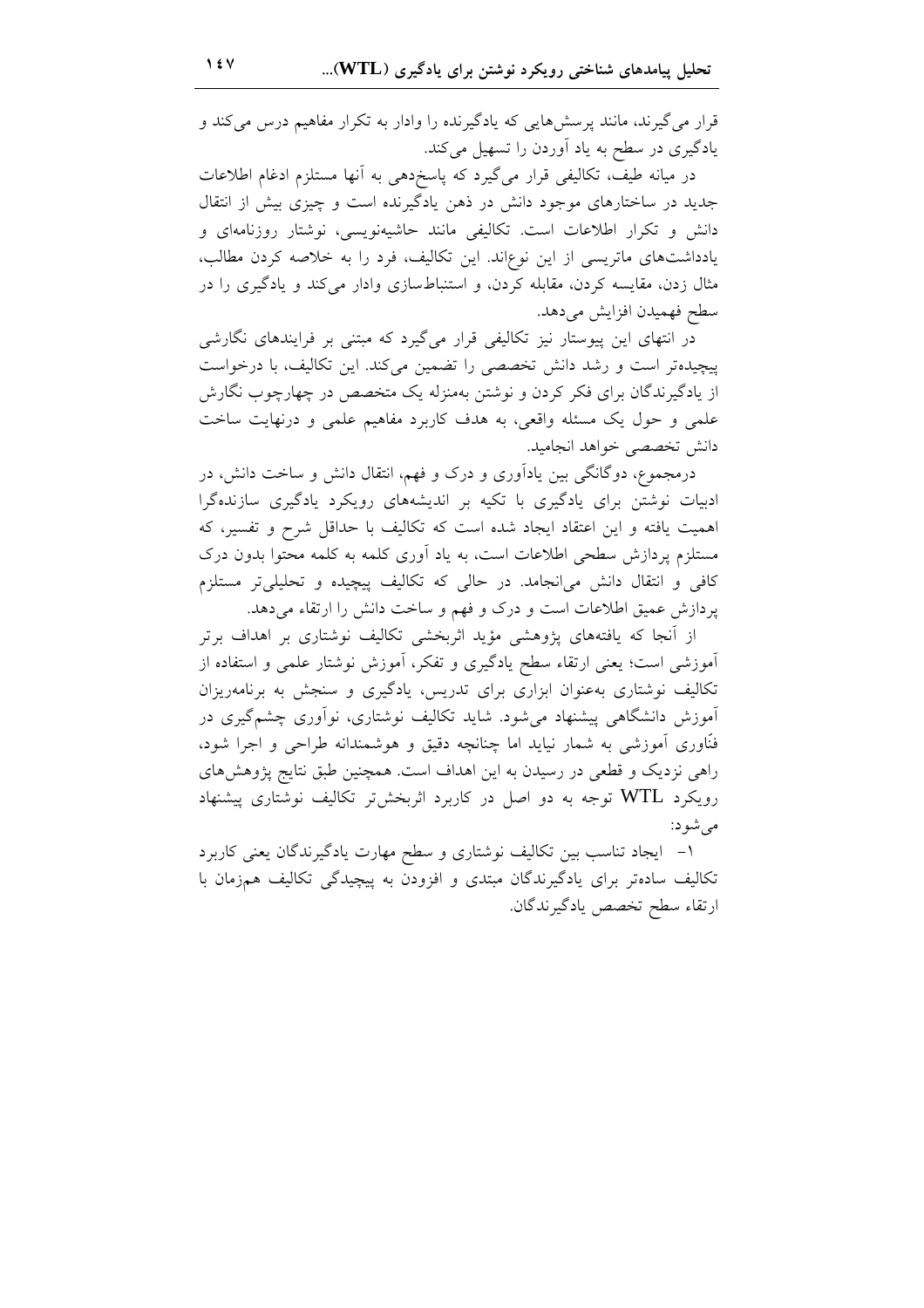۲– ایجاد تناسب بین تکالیف نوشتاری و هدفهای شناختی مورد نظر در یادگیری؛ یعنی زمانی که هدف آموزش یادآوری و یا درک مطلب است، تکالیف کوتاه و ساده مفید است و هنگامیکه هدف آموزش رسیدن به کاربرد و تحلیل و بالاتر از آن است، تکالیف پیچیده و تخصصی مناسب است.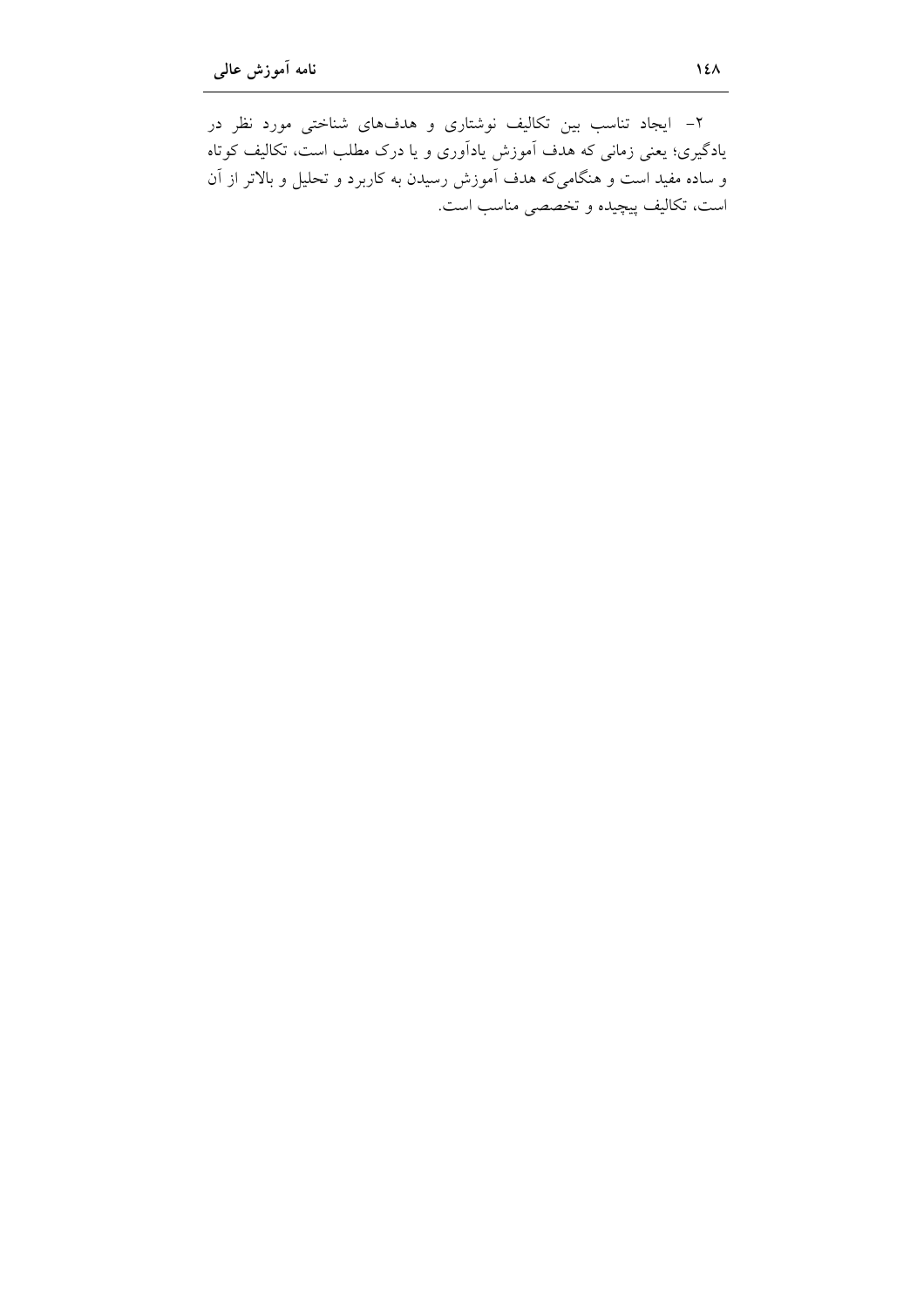**Z (X[#** .MF/- /, :N./< .24- R<  4B .(1372) X 0H. /, :N./< .(, \$./) 2 /( \*N. .(1387 ) /;F. \ @+ .N. .(N./. /"G- /G ),%0 0U4C 
) )\*  å./Q .(1390 ) \*FF G+I .2 ` /, :N./< ../4+- :N./< (Q \$./) . A.. .(1386) v/+ C+ /5I< / 04 @+5< (1-)C a<+/ 1386 ) /;F. \ @+  T- 0/:C 38. 1)3( 28- 4+/< \*N. )-\*\ZJ .N.- \$.
 0
14. /, :N./< (%  %
/5 /S)% ) \*X; .(1391) 
T- H4J .2` /, :N./< .(9
.P ç. ;H+O )/<) N  ),. .(1365 . ) v. .. 5C<: . k4J %
N- 0%
/;%. - .(a<+/ 1385 /;F. ) \ @+  /- ,- I +\G< )-\*\ZJ .O>- 0/+6
 / N
/F )"gB  H+)C 0  .]6Dg 138. -125 86 D+/< 

- Ackerman, J. M. (1993). The promise of writing to learn. *Written Communication*, 10, 334-370.
- Applebee, A. N. (1984). Writing and reasoning. *Review of Educational Research*, 54, 577-596.
- Bazerman, C. et al. (2005). *Reference guide to writing across the curriculum*. Indiana: Parlor Press, LLC.
- Beal, C. R. (1996). The role of comprehension monitoring in children's revision. *Educational Psychology Review*, 8, 219- 238.
- Bereiter, C. & Scardamalia, M. (1987). *The psychology of written composition.* Hillsdale, NJ: Erlbaum.
- Britton, J. (1982). Shaping at the point of utterance. In Pradl, G. M. (Ed.). *Prospect and retrospect: Selected essays of James Britton*, Boynton/Cook Publishers, Inc. Montclair, NJ, 139- 145.
- Cameron, C. A.; Hunt. A. K. & Linton, M. J. (1996). Written expression as contextualization: Children write in social time. *Educational Psychology Review*, 8, 125-150.
- Durst, R. K. & Newell, G. E. (1989). The uses of function: James Brittons category system and research on writing. *Review of Educational Research*, 59 (4), 375-394.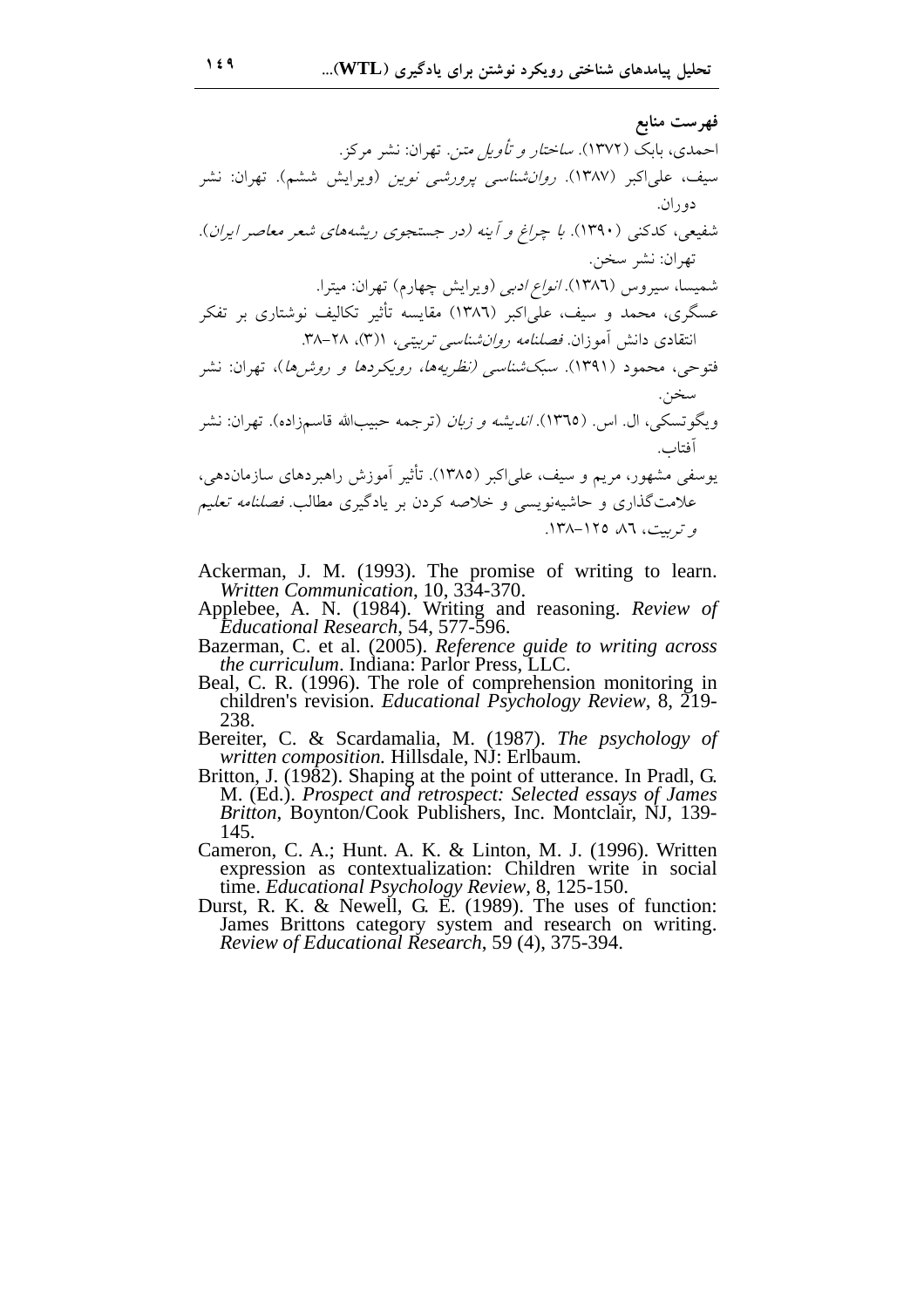- Emig, J. (1971). *The composing processes of twelfth graders.*  Urbana, IL: NCTE.
- Emig, J. (1977). Writing as a mode of learning. *College Composition and Communication,* 28, 122-128.
- Flower, L. & Hayes. J. R. (1980). The cognition of discovery: Defining a rhetorical problem. *College Composition and Communication*, 31, 21-32.
- Flower, L. & Hayes, J. R. (1984). Images, plans and prose: The representation of meaning in writing. *Written Communication*, 1, 120-160.
- Flower, L.; Stein, V.; Ackerman, J.; Kantz, M. J.; McCormick, K. & Peck, W. C. (1990). *Reading to write: Exploring a cognitive and social process*, New York: Oxford University Press.
- Galbraith, D. (1992). Conditions for discovery through writing. *Instructional Science*, 21, 45-72.
- Hudd, S. S. & Bronson, E. F. (2007). Moving forward and looking backward: An exercise in recursive thinking and writing. *Teaching Sociology*, 35, 264-273.
- Hudd, S. S.; Smart, R. A. & Delonery, A. W. (2011). My understanding has grown, my perspective has grown: linking informal writing to learning goals. *Teaching Sociology*, 39 (2), 179-189.
- Hudd, S. S.; Sardi, L. M. & Lopriore, M. T. (2013). Sociologists as Writing Instructors: Teaching Students to Think, Teaching an Emerging Skill, or Both? *Teaching Sociology*, 41 (1), 32- 45.
- Klein, P. D. (1999). Reopening inquiry into cognitive processes in writing to learn. *Educational Psychology Review*, 11, 203- 270.
- Langer, J. A. & Applebee, A. N. (1987). *How writing shapes thinking: A study of teaching and learning*, National Council of Teachers of English, Urbana. IL.
- Marshall, J. D. (1987). The effects of writing on students' understanding of literary text. *Research in the Teaching of English*, 21, 30-63.
- Newell, G. E. (1994). The effects of written between-draft responses on students' writing and reasoning about literature. *Written Communication*, 11, 3111-347.
- Newell, G. E. & Winograd, P. (1989). The effects of writing on learning from expository texts. *Written Communication*, 6, 196-217.
- Paltridge, B. (1995). Working with genre: A pragmatic perspective. *Journal of Pragmatics*, 24, 393-406.
- Reaves, R. R. & Jewell, L. R. (1993). Effects of writing to learn. *Journal of Agricultural Education*, 5, 121-131.